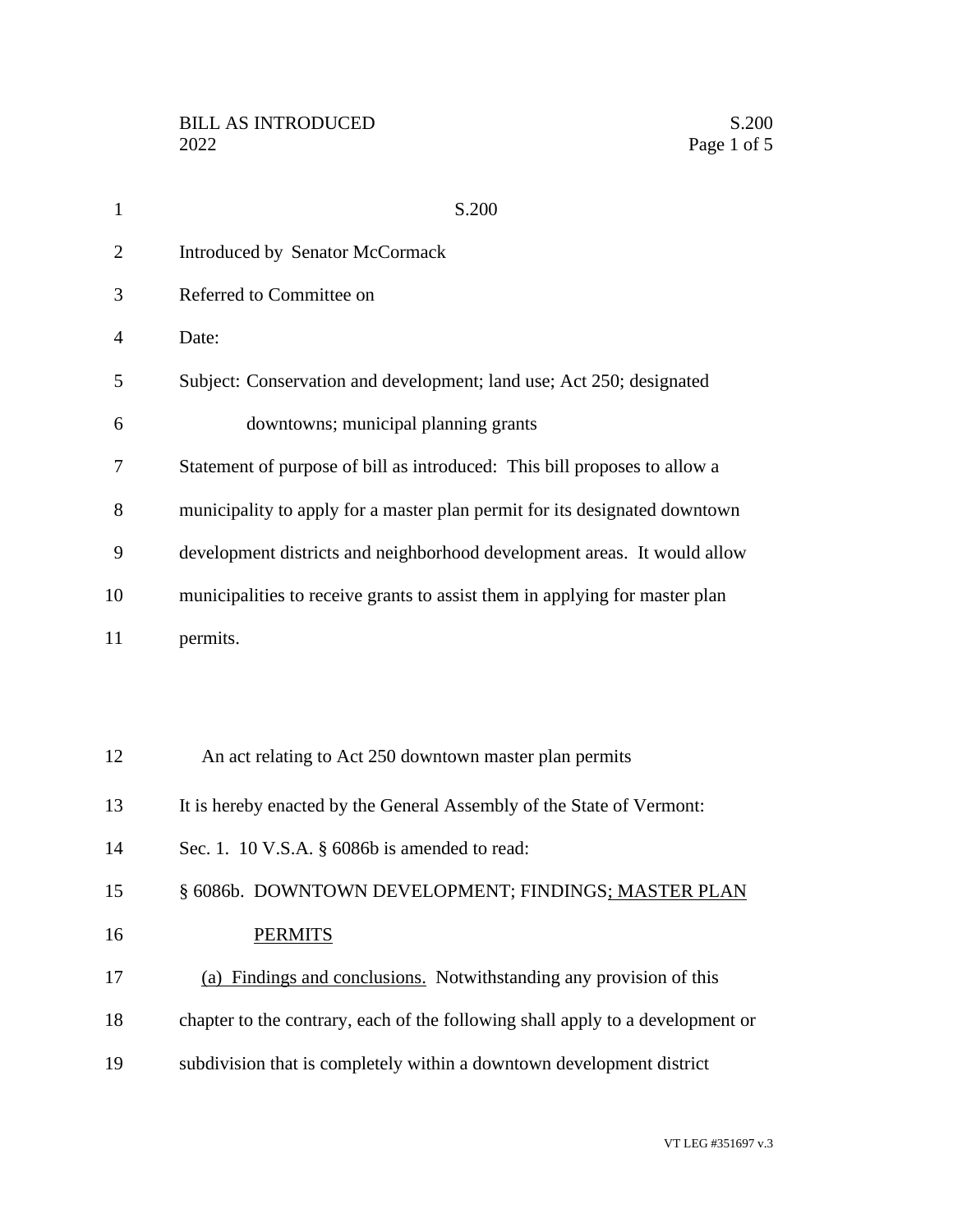| $\mathbf{1}$   | designated under 24 V.S.A. chapter 76A and for which a permit or permit             |
|----------------|-------------------------------------------------------------------------------------|
| $\overline{2}$ | amendment would otherwise be required under this chapter:                           |
| 3              | (1) In lieu of obtaining a permit or permit amendment, a person may                 |
| $\overline{4}$ | request findings and conclusions from the District Commission, which shall          |
| 5              | approve the request if it finds that the development or subdivision will meet       |
| 6              | subdivisions $6086(a)(1)$ (air and water pollution), (2) (sufficient water          |
| 7              | available), (3) (burden on existing water supply), (4) (soil erosion), (5)          |
| 8              | (traffic), (8) (aesthetics, historic sites, rare and irreplaceable natural areas),  |
| 9              | $(8)(A)$ (endangered species; necessary wildlife habitat), $(9)(B)$ (primary        |
| 10             | agricultural soils), $(9)(C)$ (productive forest soils), $(9)(F)$ (energy           |
| 11             | conservation), and $(9)(K)$ (public facilities, services, and lands) of this title. |
| 12             | * * *                                                                               |
| 13             | (b) Master plan permits.                                                            |
| 14             | (1) Any municipality within which a downtown development district or                |
| 15             | neighborhood development area has been formally designated pursuant to              |
| 16             | 24 V.S.A. chapter 76A may apply to the District Commission for a master plan        |
| 17             | permit for that area or any portion of that area pursuant to the rules of the       |
| 18             | Board. Municipalities making an application under this subdivision are not          |
| 19             | required to exercise ownership of or control over the affected property.            |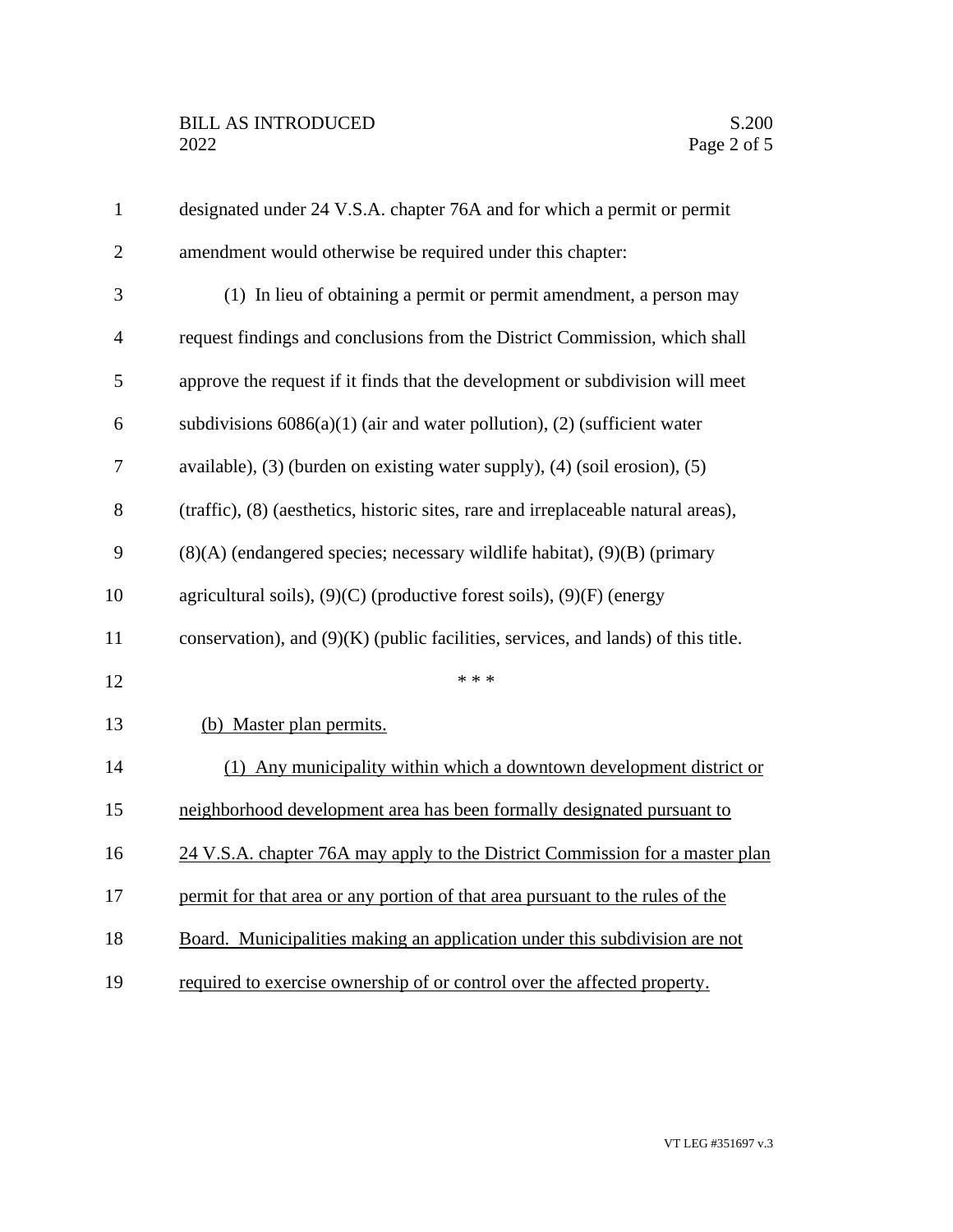| 1              | (2) Subsequent development of an individual lot within the area of the            |
|----------------|-----------------------------------------------------------------------------------|
| $\overline{2}$ | master plan permit that requires a permit under this chapter shall take the form  |
| 3              | of a permit amendment.                                                            |
| $\overline{4}$ | (3) In neighborhood development areas, subsequent master plan permit              |
| 5              | amendments may only be issued for development that is housing.                    |
| 6              | (4) In approving a master plan permit and amendments, the District                |
| 7              | Commission may include specific conditions that an applicant for an individual    |
| 8              | project permit will be required to meet.                                          |
| 9              | (5) For a master plan permit issued pursuant to this section, an                  |
| 10             | application for an amendment may use the findings issued in the master plan       |
| 11             | permit as a rebuttable presumption to comply within any applicable criteria       |
| 12             | under subsection 6086(a) of this title.                                           |
| 13             | Sec. 2. 24 V.S.A. § 4306 is amended to read:                                      |
| 14             | § 4306. MUNICIPAL AND REGIONAL PLANNING FUND                                      |
| 15             | $(a)(1)$ The Municipal and Regional Planning Fund for the purpose of              |
| 16             | assisting municipal and regional planning commissions to carry out the intent     |
| 17             | of this chapter is hereby created in the State Treasury.                          |
| 18             | (2) The Fund shall be composed of 17 percent of the revenue from the              |
| 19             | property transfer tax under 32 V.S.A. chapter 231 and any monies from time to     |
| 20             | time appropriated to the Fund by the General Assembly or received from any        |
| 21             | other source, private or public. All balances at the end of any fiscal year shall |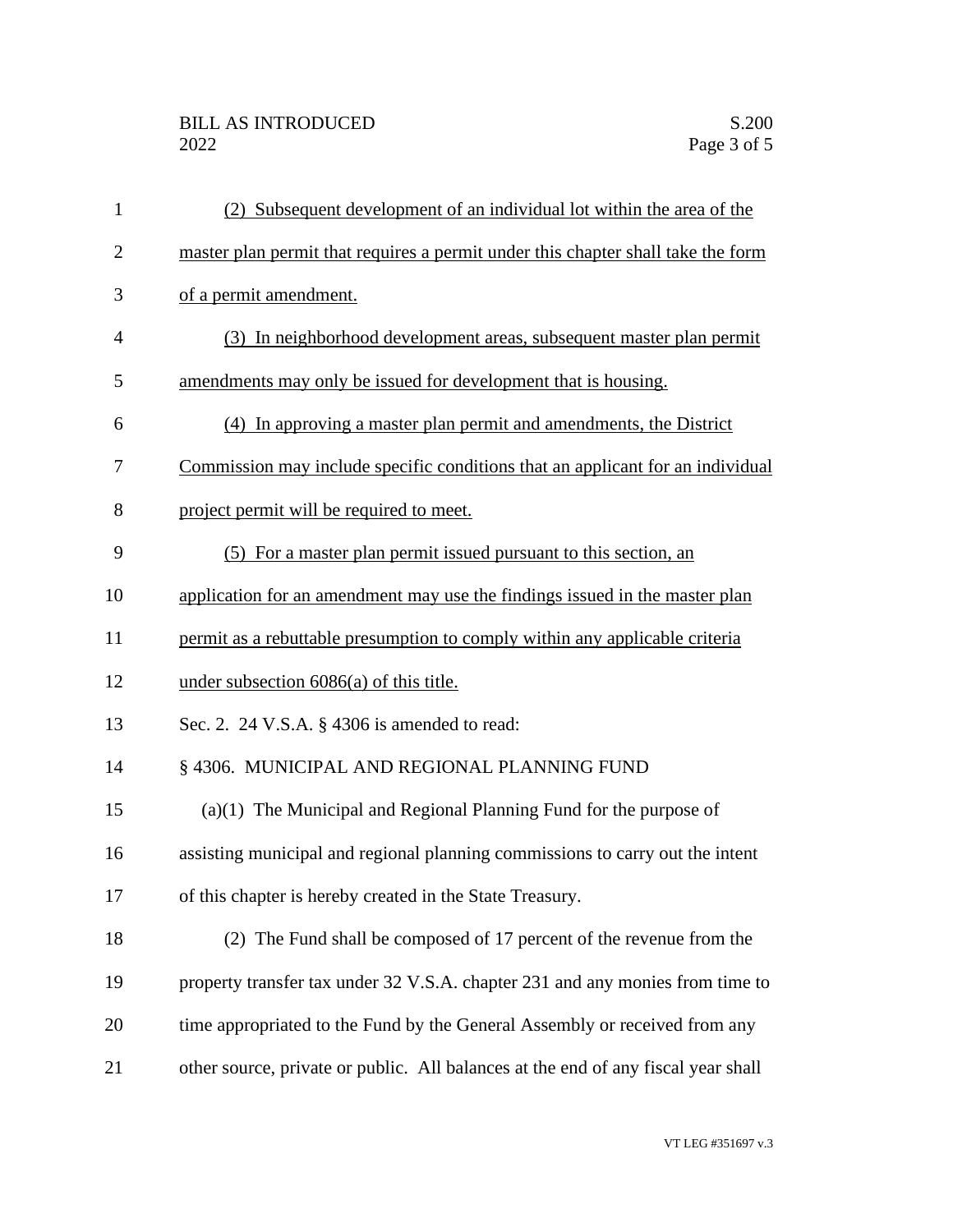| $\mathbf{1}$   | be carried forward and remain in the Fund. Interest earned by the Fund shall        |
|----------------|-------------------------------------------------------------------------------------|
| $\overline{2}$ | be deposited in the Fund.                                                           |
| 3              | (3) Of the revenues in the Fund, each year:                                         |
| $\overline{4}$ | (A) 10 percent shall be disbursed to the Vermont Center for                         |
| 5              | Geographic Information;                                                             |
| 6              | (B) 70 percent shall be disbursed to the Secretary of Commerce and                  |
| 7              | Community Development for performance contracts with regional planning              |
| 8              | commissions to provide regional planning services pursuant to section 4341a         |
| 9              | of this title; and                                                                  |
| 10             | (C) 20 percent shall be disbursed to municipalities.                                |
| 11             | * * *                                                                               |
| 12             | (c) Funds allocated to municipalities shall be used for the purposes of:            |
| 13             | (1) funding the regional planning commission in undertaking capacity                |
| 14             | studies;                                                                            |
| 15             | (2) carrying out the provisions of subchapters 5 through 10 of this                 |
| 16             | chapter; and                                                                        |
| 17             | (3) acquiring development rights, conservation easements, or title to               |
| 18             | those lands, areas, and strictures identified in either regional or municipal plans |
| 19             | as requiring special consideration for provision of needed housing, aquifer         |
| 20             | protection, open space, farmland preservation, or other conservation purposes:      |
| 21             | and                                                                                 |